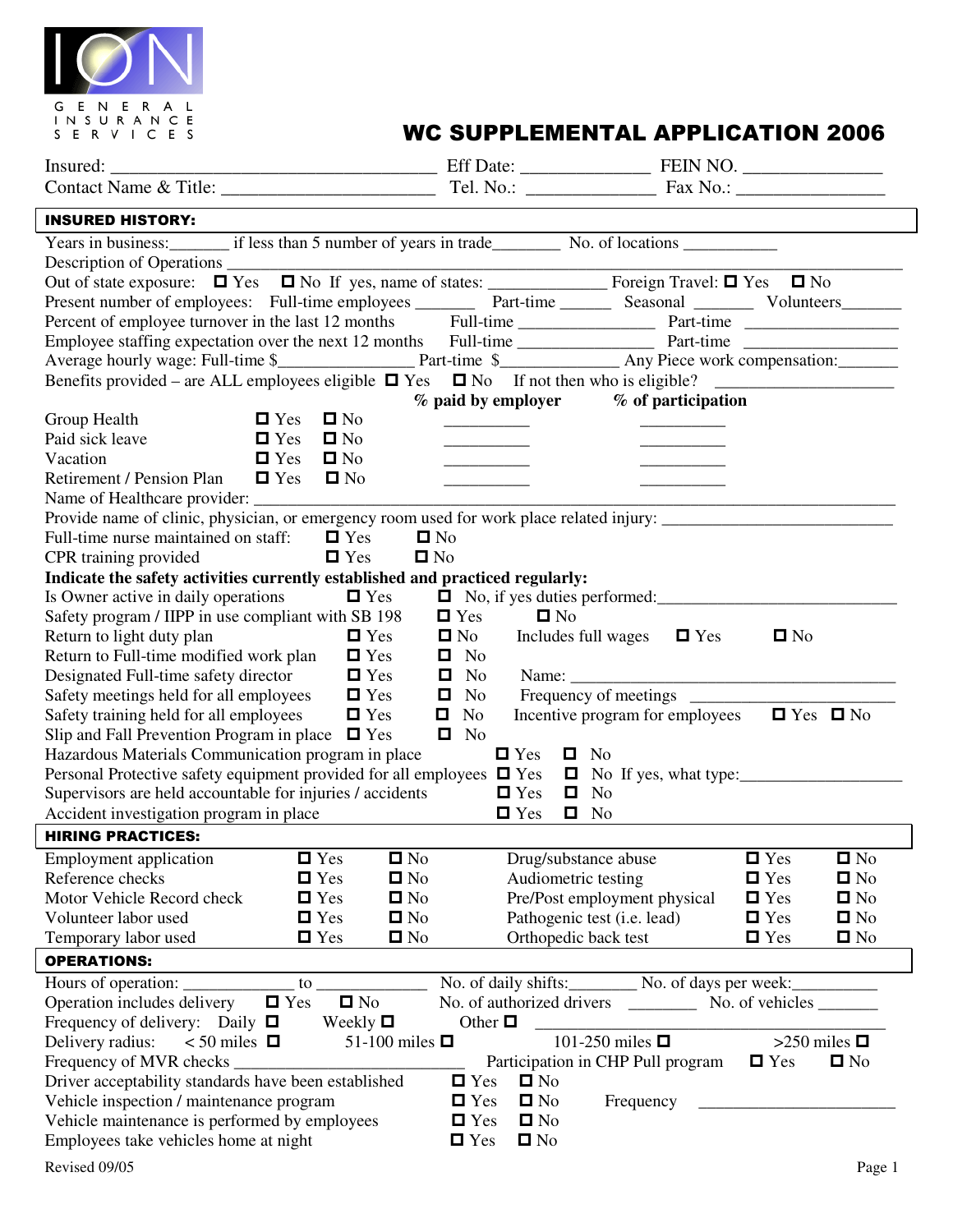#### PAYROLL AND PREMIUM HISTORY:

| Payroll: Current Yr. |                 | Premium: Current Yr. |  |
|----------------------|-----------------|----------------------|--|
|                      | $1st$ Prior Yr. | $1st$ Prior Yr.      |  |
|                      | $2nd$ Prior Yr. | $2nd$ Prior Yr.      |  |
|                      | $3rd$ Prior Yr. | $3rd$ Prior Yr.      |  |
|                      |                 |                      |  |

#### **CATASTROPHE EXPOSURE:**

Does insured work within 2 miles of the following building or facilities:

| $\blacksquare$ Yes | $\Box$ No    |
|--------------------|--------------|
| $\Box$ Yes         | $\square$ No |
| $\blacksquare$ Yes | $\Box$ No    |
| $\Box$ Yes         | $\Box$ No    |
| $\Box$ Yes         | $\Box$ No    |
| $\Box$ Yes         | $\Box$ No    |
| $\blacksquare$ Yes | $\Box$ No    |
|                    |              |

### **EXPOSURE INFORMATION – PREMISES - FIX LOCATION - EMPLOYEES**

Total number of employee's:

| State | Location | Payroll | Total # of | $#$ of        | Maximum #    | Type of    | Year         | $#$ of  | <b>Floors</b> |
|-------|----------|---------|------------|---------------|--------------|------------|--------------|---------|---------------|
|       | #        |         | Employees  | <b>Shifts</b> | of Employees | Building   | <b>Built</b> | Stories | Occupied      |
|       |          |         |            |               | Per Shift    | (See List) |              |         |               |
|       |          |         |            |               |              | Below)     |              |         |               |
|       |          | \$      |            |               |              |            |              |         |               |
|       |          | \$      |            |               |              |            |              |         |               |
|       |          | \$      |            |               |              |            |              |         |               |
|       |          | \$      |            |               |              |            |              |         |               |
|       |          | Φ       |            |               |              |            |              |         |               |
|       |          | \$      |            |               |              |            |              |         |               |
|       |          | \$      |            |               |              |            |              |         |               |
|       |          |         |            |               |              |            |              |         |               |

If additional locations exist please included on a separate form.

Type of Building: (1.) Steel 3 stories or greater (2.) Frame 3 stories or less (3.) Concrete tilt up

### MEDICAL PROVIDER NETWORK COMPLIANCE:

### **1. IF THIS APPLICATION IS NEW BUSINESS:**

| Has the Insured previously participated in a Medical Provider Network? $\Box$ Yes $\Box$ No |                      |  |
|---------------------------------------------------------------------------------------------|----------------------|--|
| Is the Insured willing to participate in MPN?                                               | $\Box$ Yes $\Box$ No |  |

| $\sim$<br>$S10^{r}$<br>______ | T <sub>iffe</sub> | ate<br>-- |
|-------------------------------|-------------------|-----------|
|                               |                   |           |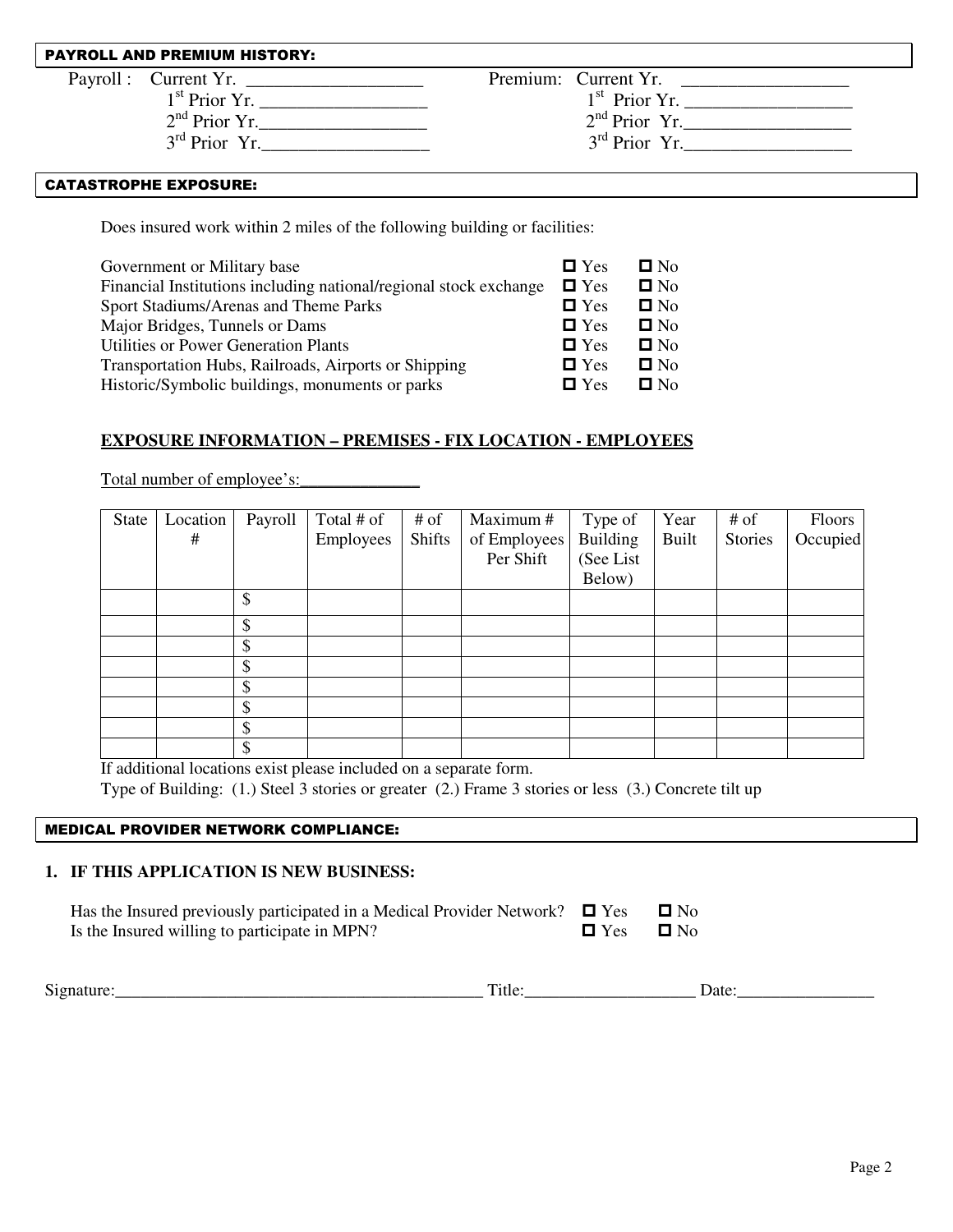## **\*\*\*THIS FORM MUST BE FILLED OUT IF IT APPLIES TO THE INSURED\*\*\***

| <b>HOTEL / MOTEL:</b>                                                                                                                         |                                                                                                                                                                                                                                                                                                                         |
|-----------------------------------------------------------------------------------------------------------------------------------------------|-------------------------------------------------------------------------------------------------------------------------------------------------------------------------------------------------------------------------------------------------------------------------------------------------------------------------|
|                                                                                                                                               |                                                                                                                                                                                                                                                                                                                         |
| Food service: Operate own: $\Box$ Yes $\Box$ No Subcontract: Restaurant $\Box$ Bar $\Box$ Both $\Box$                                         |                                                                                                                                                                                                                                                                                                                         |
| Gross receipts: Food ________% Liquor ________%                                                                                               |                                                                                                                                                                                                                                                                                                                         |
| $\Box$ No Lounge: $\Box$ Yes<br>Entertainment: $\Box$ Yes                                                                                     | $\Box$ No Armed Security: $\Box$ Yes $\Box$ No                                                                                                                                                                                                                                                                          |
|                                                                                                                                               |                                                                                                                                                                                                                                                                                                                         |
|                                                                                                                                               |                                                                                                                                                                                                                                                                                                                         |
|                                                                                                                                               |                                                                                                                                                                                                                                                                                                                         |
|                                                                                                                                               |                                                                                                                                                                                                                                                                                                                         |
| <b>RETAIL / WHOLESALE:</b>                                                                                                                    |                                                                                                                                                                                                                                                                                                                         |
| Gross receipts: Wholesale ______% Retail ______%                                                                                              |                                                                                                                                                                                                                                                                                                                         |
|                                                                                                                                               |                                                                                                                                                                                                                                                                                                                         |
| Lifting exposure or repackaging: $\Box$ Yes $\Box$ No Lbs: __________ Is there assembly: $\Box$ Yes $\Box$ No                                 | Commission                                                                                                                                                                                                                                                                                                              |
|                                                                                                                                               |                                                                                                                                                                                                                                                                                                                         |
|                                                                                                                                               |                                                                                                                                                                                                                                                                                                                         |
| <b>MANUFACTURING:</b>                                                                                                                         |                                                                                                                                                                                                                                                                                                                         |
| Machine guarding: Point of operation: $\Box$ Yes $\Box$ No                                                                                    | Drive mechanism: $\Box$ Yes $\Box$ No Moving Parts: $\Box$ Yes $\Box$ No                                                                                                                                                                                                                                                |
| Computer operated equipment: $\Box$ Yes $\Box$ No                                                                                             |                                                                                                                                                                                                                                                                                                                         |
| Material handling exposure: $\Box$ Yes $\Box$ No                                                                                              | Lifting: $\Box$ Below 50 lbs. $\Box$ Above 50 lbs.                                                                                                                                                                                                                                                                      |
|                                                                                                                                               |                                                                                                                                                                                                                                                                                                                         |
|                                                                                                                                               |                                                                                                                                                                                                                                                                                                                         |
| <b>SERVICE STATIONS / AUTO REPAIR SHOPS / TRANSMISSION SHOPS:</b>                                                                             |                                                                                                                                                                                                                                                                                                                         |
|                                                                                                                                               | Mini-Market: $\Box$ Yes $\Box$ No Liquor sold? $\Box$ Yes $\Box$ No                                                                                                                                                                                                                                                     |
| $\Box$ Full Service $\Box$ Self service<br>Gas operation:                                                                                     | Bullet proof cashier booth: $\Box$ Yes $\Box$ No                                                                                                                                                                                                                                                                        |
| Repair operation: $\Box$ Yes $\Box$ No                                                                                                        | Drop safe or registers: $\Box$ Yes<br>$\blacksquare$ No                                                                                                                                                                                                                                                                 |
| $\Box$ Tire repair/installation : $\Box$ Split Rim $\Box$ Over 1-ton truck<br>Towing: $\Box$ Yes $\Box$ No Contract tow: $\Box$ Yes $\Box$ No | Car Wash: $\Box$ Yes $\Box$ No If yes, $\Box$ self serve $\Box$ full serve<br>Access to freeway: $\Box$ 0-1 mile $\Box$ 1-2 miles $\Box$ 2+ miles                                                                                                                                                                       |
|                                                                                                                                               |                                                                                                                                                                                                                                                                                                                         |
| <b>ATTORNEYS:</b>                                                                                                                             |                                                                                                                                                                                                                                                                                                                         |
|                                                                                                                                               |                                                                                                                                                                                                                                                                                                                         |
| Any criminal law:<br>$\blacksquare$ No<br>$\blacksquare$ Yes                                                                                  |                                                                                                                                                                                                                                                                                                                         |
| Any insurance law: $\Box$ Yes<br>$\blacksquare$ No                                                                                            |                                                                                                                                                                                                                                                                                                                         |
| <b>RESTAURANT:</b>                                                                                                                            |                                                                                                                                                                                                                                                                                                                         |
|                                                                                                                                               |                                                                                                                                                                                                                                                                                                                         |
|                                                                                                                                               |                                                                                                                                                                                                                                                                                                                         |
| Separate Lounge:<br>$\Box$ Yes<br>$\blacksquare$ No                                                                                           | Delivery $\Box$ Yes $\Box$ No % of revenues _________                                                                                                                                                                                                                                                                   |
| Twenty-four hour operation: $\Box$ Yes $\Box$ No                                                                                              | Valet Parking $\Box$ Yes $\Box$ No                                                                                                                                                                                                                                                                                      |
| Number of: Hosts ________ Wait-staff _______ Cooks _______<br>Bartenders ______                                                               |                                                                                                                                                                                                                                                                                                                         |
| Entertainment: $\Box$ Yes $\Box$ No<br>If yes, please provide details:                                                                        |                                                                                                                                                                                                                                                                                                                         |
|                                                                                                                                               |                                                                                                                                                                                                                                                                                                                         |
| <b>APARTMENT OWNER OR OPERATOR:</b>                                                                                                           |                                                                                                                                                                                                                                                                                                                         |
| List of operations sub-contracted to others: ___________                                                                                      |                                                                                                                                                                                                                                                                                                                         |
| Any tenants perform sub-contracted operations for you?<br>$\blacksquare$ Yes                                                                  | If yes, please list: $\frac{1}{1}$ = $\frac{1}{1}$ = $\frac{1}{1}$ = $\frac{1}{1}$ = $\frac{1}{1}$ = $\frac{1}{1}$ = $\frac{1}{1}$ = $\frac{1}{1}$ = $\frac{1}{1}$ = $\frac{1}{1}$ = $\frac{1}{1}$ = $\frac{1}{1}$ = $\frac{1}{1}$ = $\frac{1}{1}$ = $\frac{1}{1}$ = $\frac{1}{1}$ = $\frac{1}{1}$<br>$\blacksquare$ No |
| The following items are maintained and kept current for all sub-contractors:                                                                  |                                                                                                                                                                                                                                                                                                                         |
| Certificate of workers' compensation insurance $\Box$ Yes<br>$\blacksquare$ No                                                                |                                                                                                                                                                                                                                                                                                                         |
| Copy of each sub-contractor's license number $\Box$ Yes<br>$\square$ No<br>List of current sub-contractors and contractor's license numbers:  | <u> 1980 - Johann Barn, mars an t-Amerikaansk kommunister (</u>                                                                                                                                                                                                                                                         |
|                                                                                                                                               | (If more than 3 provide a separate list)                                                                                                                                                                                                                                                                                |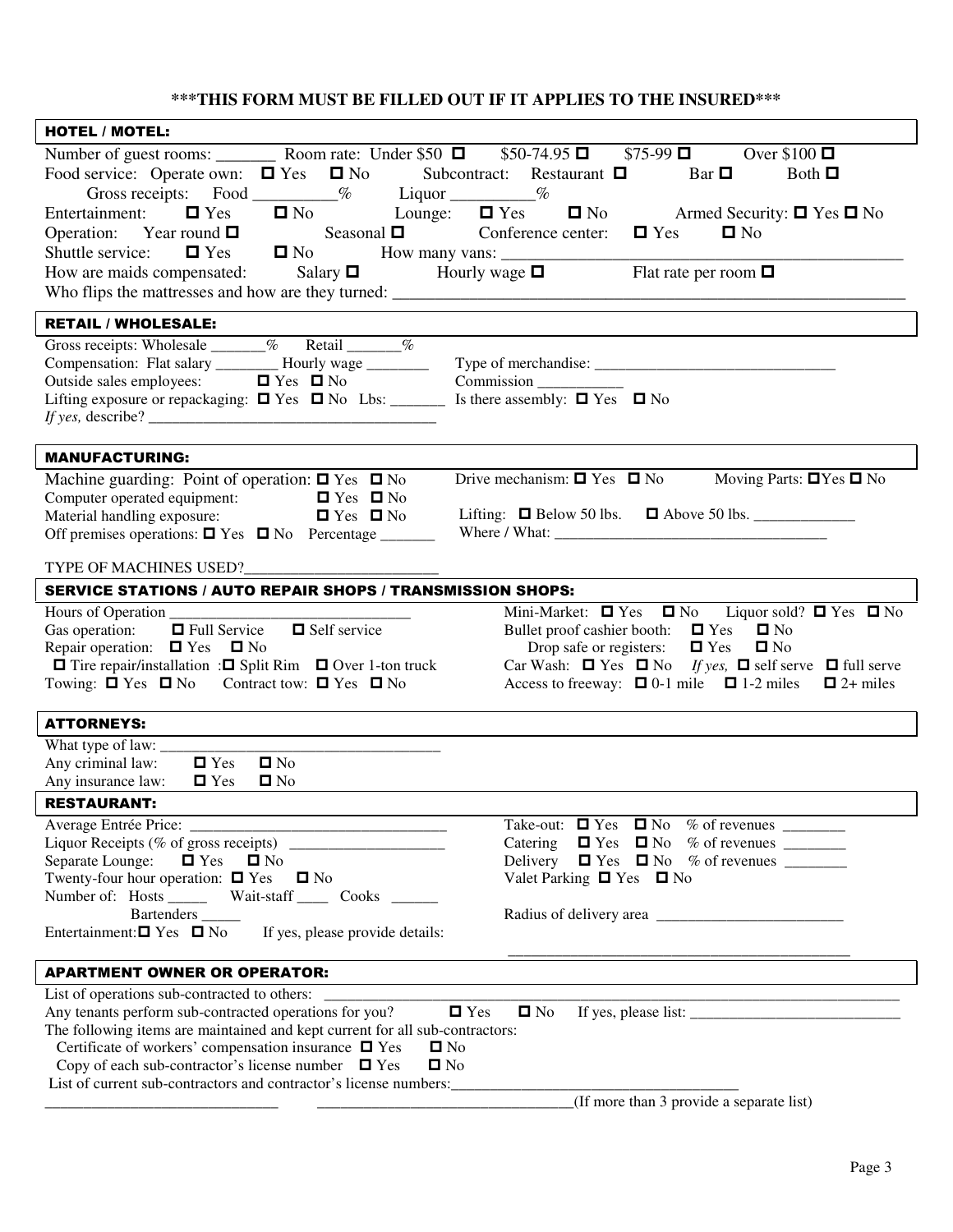### **\*\*\*THIS FORM MUST BE FILLED OUT IF IT APPLIES TO THE INSURED\*\*\***

| <b>Contractors License Number:</b>                                               |             |                   |                                                              |                                                        |      |
|----------------------------------------------------------------------------------|-------------|-------------------|--------------------------------------------------------------|--------------------------------------------------------|------|
| Percentage of new construction:                                                  | Residential |                   |                                                              | % Commercial % Industrial                              | $\%$ |
| Percentage of remodeling:                                                        | Residential |                   | % Commercial                                                 | % Industrial                                           | $\%$ |
| Percentage of repair work: Residential                                           |             |                   | % Commercial                                                 | % Industrial                                           | $\%$ |
| Percentage of work subcontracted: _____%                                         |             |                   |                                                              |                                                        |      |
| Any work performed above 2 stories: $\Box$ Yes                                   |             |                   |                                                              |                                                        |      |
|                                                                                  |             |                   |                                                              |                                                        |      |
|                                                                                  |             |                   |                                                              |                                                        |      |
| Any use of Cranes:                                                               | $\Box$ Yes  |                   |                                                              |                                                        |      |
| Any use of Scaffolds:                                                            | $\Box$ Yes  |                   |                                                              | □ No If yes, are the ee's certified?<br><u>□</u>       |      |
| Any Excavation exposure: $\Box$ Yes $\Box$ No If yes, explain depth              |             |                   |                                                              |                                                        |      |
| Are deliveries made: $\Box$ Yes                                                  |             |                   |                                                              | $\Box$ No Frequency: Daily $\Box$ Weekly $\Box$ Other: |      |
| Delivery radius: Under 50 miles $\Box$ 50-100 miles $\Box$ Over 100 miles $\Box$ |             |                   |                                                              |                                                        |      |
| Vehicles owned:                                                                  |             |                   | $\Box$ Yes $\Box$ No If yes, take home: $\Box$ Yes $\Box$ No |                                                        |      |
| Vehicle maintenance program: $\Box$ Yes                                          |             | $\blacksquare$ No |                                                              |                                                        |      |
|                                                                                  |             |                   |                                                              |                                                        |      |
| Any changes in operations in the last 5 years: $\Box$ Yes $\Box$ No              |             |                   |                                                              | If yes, describe:                                      |      |
| Condition of equipment: Excellent $\Box$ Good $\Box$ Poor $\Box$                 |             |                   |                                                              |                                                        |      |
| Any job site security provided: $\Box$ Yes $\Box$ No If yes, describe:           |             |                   |                                                              |                                                        |      |

### Crops Grown Avg. Acreage Harvested Mechanically Type of Equipment **YES / NO YES / NO YES / NO YES / NO YES / NO YES / NO**

| 1: How many acres: $160$ or less $\Box$ 161-499 $\Box$ 500-999 $\Box$ 1,000+ $\Box$<br>2: Housing Provided: $\Box$ Yes $\Box$ No If so, how many employees<br>3: Transportation of employees: $\Box$ Yes $\Box$ No How: Van $\Box$ Bus $\Box$ Airplane $\Box$ Other $\Box$ |
|----------------------------------------------------------------------------------------------------------------------------------------------------------------------------------------------------------------------------------------------------------------------------|
| Frequency: Daily□ Weekly□ Monthly□ Radius ______<br>4: Use Labor Contractor: $\Box$ Yes $\Box$ No                                                                                                                                                                          |
| 5: Employees pay: Hourly rate Piece rate Combination Cher Combe                                                                                                                                                                                                            |
| 6: Operation outside of California: $\Box$ Yes $\Box$ No                                                                                                                                                                                                                   |
| 7: Dairy Barn: Elevated $\Box$ Carousel $\Box$ Flat $\Box$ Other ______________________                                                                                                                                                                                    |
|                                                                                                                                                                                                                                                                            |
| b) Number of Bulls _______ Number of Bulls 3 years old & older: _______                                                                                                                                                                                                    |
| c) Outside Veterinary Services: $\Box$ Yes<br>$\square$ No                                                                                                                                                                                                                 |
| d) Artificial Insemination: $\Box$ Yes $\Box$ No Subcontracted: $\Box$ Yes $\Box$ No                                                                                                                                                                                       |
| e) Hoof trimming: $\Box$ Yes $\Box$ No Subcontracted $\Box$ Yes $\Box$ No                                                                                                                                                                                                  |
| f) De-horn: $\Box$ Yes $\Box$ No Subcontracted $\Box$ Yes $\Box$ No                                                                                                                                                                                                        |
| 8: Does insured harvest crops for others: $\Box$ Yes $\Box$ No If so, own equipment used: $\Box$ Yes<br>$\square$ No                                                                                                                                                       |
|                                                                                                                                                                                                                                                                            |
| <b>TRUCKING EXPOSURES:</b>                                                                                                                                                                                                                                                 |
| 1. Commodities Hauled – Breakdown by % of Revenue: _____________________________                                                                                                                                                                                           |
| 2. Type of Equipment – Type of Number of Vehicles:                                                                                                                                                                                                                         |
| □ Flatbed □ □ Fractor Trailer □ □ Double Trailer □ □ Tank                                                                                                                                                                                                                  |
|                                                                                                                                                                                                                                                                            |
| 3. Do drivers load and unload cargo? $\Box$ Yes $\Box$ No If yes, how often: $\Box$ % palletized loads? $\Box$ Yes<br>$\blacksquare$ No                                                                                                                                    |
| 4. Type of Carrier $\Box$ Truckload(TL)<br>$\Box$ Less than Truckload (LTL)                                                                                                                                                                                                |

5. Number of Drivers: https://www.areage.of Drivers: c. Average age of Vehicles: